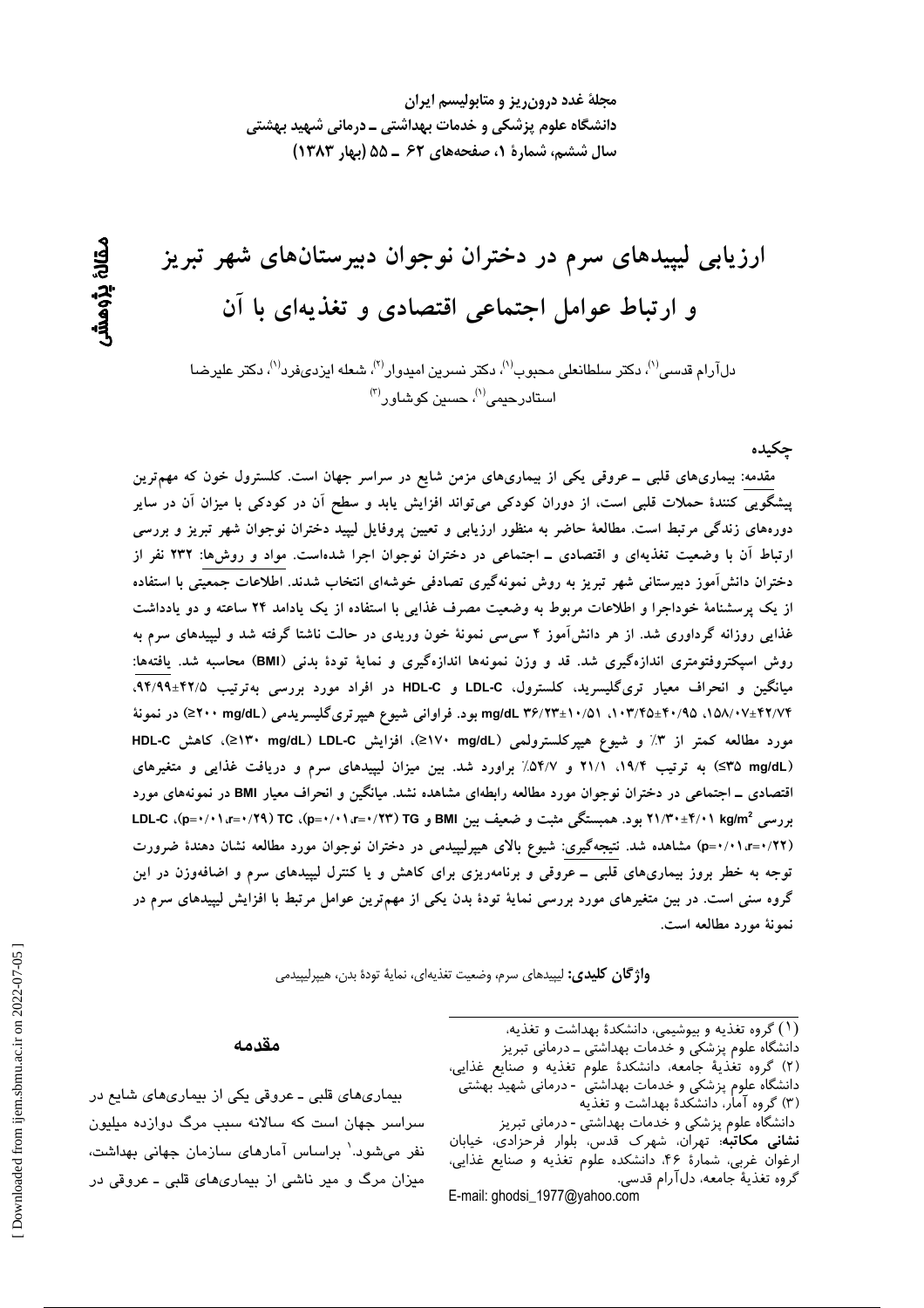کشورهای در حال توسعه ۱۶٪ است. در منطقهٔ مدیترانهٔ شرقی، از جمله ایران نیز بیماریهای قلبی ـ عروقی یک مشکل عمدهٔ بهداشتی و اجتماعی به شمار میرود که ابعاد آن به سرعت در حال افزایش است.<sup>۲</sup> در ایران، در روند «گذر تغذیهای تندرستی»، به موازات شیوع کمبودهای تغذیهای و سوءتغذیهٔ ناشی از فقر، شیوع بیماریهای مزمن نیز رو به افزایش است،<sup>۳</sup> به طوری که میزان مرگ و میر ناش*ی* از بیماریهای قلبی ـ عروقی در فاصلهٔ سالهای ۱۳۶۵ تا ۱۳۷۸، از ۲۵/۶٪ کل موارد مرگ و میر به ۳۸٪ رسیده است.<sup>۵۰ </sup>این روند در شهرهای بزرگ بارزتر است. تبریز، به عنوان یکی از کلان شهرهای کشور از نظر افزایش روند این بیماری مورد توجه است، به طوری که مرگ و میر ناشی از بیماریهای قلبی ـ عروقی ۱۵/۴٪ کل میزان مرگ و میرها را در این شهر تشکیل مے،دهد.<sup>۵</sup>

در گذشته بیماریهای قلبی ـ عروقی<sup>:</sup> به عنوان یک بیماری بزرگسالان مطرح بود، چرا که بروز آن با بالا رفتن سن، افزایش مییابد و علایم آن به ندرت قبل از ۳۰ سالگی ظاهر می شود.<sup>۶</sup> امروزه نشان داده شده است که فرایند بیماری، خیلی زودتر آغاز میشود. کلسترول خون که مهمترین پیشگویی کنندهٔ حملات قلبی است، از دوران کودکی میتواند افزایش یابد و سطح آن در کودکی با میزان آن در سایر دورههای زندگی مرتبط است.<sup>۷-۷</sup> به علاوه، سط*ح* کلسترول خون با چاقی، به ویژه چاقی مرکزی و میزان چربی دریافتی مرتبط است، به طوری که چاقی یک عامل خطر مستقل بروز CVD در مردان و زنان است.<sup>۱۰</sup>

تشخيص عوامل خطر بيماري هاي قلبي ـ عروقي و عوامل مؤثر پر آن در نوجوانان، پرای پرنامهریزی مؤثر به منظور بهبود سلامت در این گروه و سنین آتی ضروری است.<sup>۱۱٬۱۲</sup> این امر در ایران که ۱۶٪ جمعیت آن را نوجوانان (سنین ۱۳ تا ۱۹ سال) تشکیل میدهند، <sup>۱۳</sup> حایز ا*ه*میت ویژه است. با توجه به اینکه نیمی از جمعیت جوان کشور را دختران نوجوان تشکیل می دهند و نظر به اهمیت دختران به عنوان مديران آتى تغذيۀ خانوارها و مادران آينده و به علت ویژگیهای فیزیولوژیک، اجتماعی و فرهنگی، سلامت آنها از جنبههای متعددی شایان توجه است.<sup>۱۴</sup>

مطالعهٔ حاضر به منظور ارزیابی و تعیین پروفایل لیپیدی دختران نوجوان شهر تبریز و بررسی ارتباط آن با وضعیت

تغذیهای و اقتصادی ـ اجتماعی دختران نوجوان طراحی شد. امید است که از این طریق شناخت بهتر ابعاد این مشکل و عوامل مؤثر به منظور طراحی اقدامات مناسب برای کاهش و يا كنترل عوامل مؤثر بر بيماري هاي قلبي - عروقي حاصل شود، تا امکان بهبود سلامت جسمی و روانی نوجوانان و بزرگسالان آینده فراهم گردد.

# مواد و روشها

مطالعهٔ حاضر یک مطالعهٔ توصیفی ـ مقطعی است که در سال تحصیلی ۸۱-۱۳۸۰ بر دختران نوجوان دبیرستانهای شهر تبریز صورت گرفت. ۲۳۲ نفر از دانشآموزان دختر ۱۴ تا ۱۸ سالهٔ دبیرستانهای شهر تبریز به روش تصادفی خوشهای از بین دانشآموزان پایههای اول تا سوم مناطق پنجگانهٔ شهر تبریز به تناسب جمعیت هر پایه انتخاب شدند. دانشآموزانی که رضایتنامهٔ ارایه شده را تکمیل کردند، در تحقیق شرکت داده شدند.

اطلاعات فردى شامل سن، پايهٔ تحصيلي، وضعيت اقتصادى ـ اجتماعى (سطح سواد و نوع اشتغال والدين، درامد خانوار)، و بسامد مصرف برخی از مواد غذایی به وسیله یک پرسشنامهٔ خود اجرا گرداوری شد.

وزن دانشآموزان با استفاده از ترازوی فنری سکا (ساخت آلمان) با دقت ۰/۵ كيلوگرم و با حداقل لباس اندازهگیری شد.<sup>۱۵</sup> پیش از شروع اندازهگیری وزن در هر مدرسه، ابتدا ترازو با وزنهٔ ۱ کیلوگرمی استاندارد کالیبره شد و برای اطمینان از صحت کار ترازو در پایان کار، وزن چند نمونه دوبار خوانده شد. قد دانشآموزان با استفاده از متر پارچهای نصب شده روی دیوار، با دقت ۰/۱ سانتی متر، به صورت ایستاده در حالی که شخص به جلو نگاه میکرد، بدون كفش اندازهگیری شد.<sup>۱۶</sup> نمایهٔ تودهٔ بدن (BMI)<sup>ة</sup> از طريق تقسيم وزن (كيلوگرم) بر مجذور قد (متر مربع) محاسبه شد. ```

برای ارزیابی مصرف روزانهٔ کالری و درشتمغذیها و سهم هر یک در تأمین انرژی روزانه، از یک یادامد خوراک ۲۴ ساعته و دو یادداشت غذایی (یک روز وسط هفته و یک روز تعطیل) استفاده شد. برای تکمیل یادامد ۲۴ ساعته از دانشآموز خواسته شد تا تمامی مواد غذایی را که در

i- Cardiovascular disease

ii- Body mass index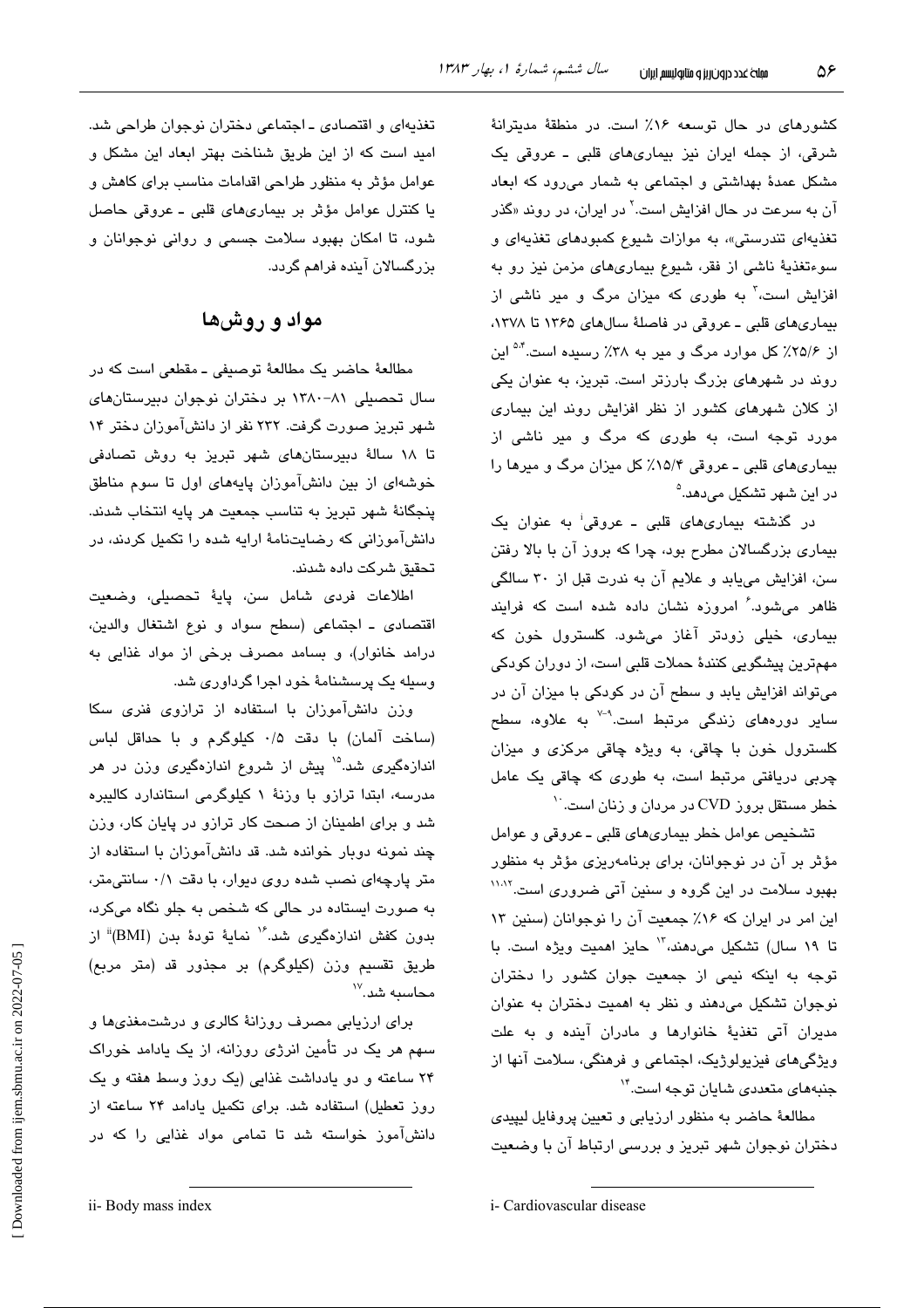| $(mg/dL) HDL-C$ | $(mg/dL)$ LDL-C | كلسترول تام (mg/dL) | ترىگليسريد (mg/dL)                  | طبقەبندى            |
|-----------------|-----------------|---------------------|-------------------------------------|---------------------|
| $\geq$ ۶.       | $\leq$ 1.9      | $\leq$ 1V $\cdot$   | $\leq$ Y $\cdots$                   | قابل قبول (طبيعي)   |
| $Y^{\rho}$ -09  | $11 - 179$      | $111 - 199$         | $Y \cdot 1 - Y99$                   | در حد مرزی (خطر کم) |
| $\leq$ 70       | $\geq$ 1۳.      | $\geq$ ۲            | $>$ $\mathfrak{r}\cdot\mathfrak{r}$ | بالا (خطر زياد)     |

جدول ١- طبقهبندي سطوح لبيبدهاي سرم در نوجوانان``

روز گذشته مصرف کرده بود، به خاطر بیاورد. با استفاده از آلبوم غذایی و ارایهٔ پیمانههای خانگی در هنگام مصاحبه به یاداوری مواد غذایی مصرفی توسط دانشآموز کمک شد. سپس از دانشآموز خواسته شد تا دو پرگه پادداشت غذایی را یکی برای یک روز وسط هفته و دیگری برای یک روز تعطیل در منزل تکمیل کند. نحوهٔ تکمیل برگهٔ یادداشت غذایی په طور کامل په آنان توضیح داده شد و په منظور افزایش دقت پاسخگویی یک جزوهٔ مشروح دربارهٔ نحوهٔ تکمیل برگهٔ یادداشت غذایی در اختیار آنها قرار گرفت. پس از تکمیل پرسشنامهها توسط دانشآموزان هر یک جداگانه مورد بررسی قرار گرفتند و در صورت لزوم برای رفع اشکال با منزل آنها تماس گرفته شد.

به منظور ارزیابی وضعیت مصرف غذایی ابتدا مواد غذایی مصرفی ثبت شدهٔ هر فرد طی سه روز، با استفاده از ضرایب تبدیل و مقیاسهای خانگی<sup>۱۸</sup> تبدیل به گرم شدند. سیس با استفاده از نرمافزارTood Processor II که در آن جدول ترکیبات مواد غذایی ایران تعبیه شده بود، متوسط مصرف روزانهٔ کالری و درشتمغذیها و سهم هر یک در تأمین انرژی روزانه تعیین شد. عادات غذایی نوجوانان دربارهٔ بسامد مصرف میوهها و سبزیها با استفاده از یرسشنامه ارزیابی شد.

از همهٔ افراد مورد مطالعه، پس از ۱۴-۱۲ ساعت ناشتا بودن، `` در محل مدرسه ۴cc نمونهٔ خون وریدی با سرنگ cc ۵ یکبار مصرف گرفته شد. وضعیت لیپیدهای سرم با اندازهگیری میزان تریگلیسرید، کلسترول تام، LDL-کلسترول و HDL- کلسترول سرم افراد مورد آزمایش سنجیده شد. اندازهگیری لیپیدهای سرم به روش کالریمتری آنزیمی با استفاده از کیتهای راندوکس<sup>ا</sup> توسط اسپکتروفتومتر (مدل SMART Plus 2605) در آزمایشگاه میکروبشناسی

دانشکدهٔ مهداشت و تغذیه، دانشگاه علوم پزشکی تبریز انجام و مقادیر برحسب میلیگرم در دسی!یتر تعیین شد. اندازهگیری کلسترول تام و تریگلیسرید بهترتیب به روش کالریمتری آنزیمی یا کلسترول استراز، کلسترول اکسیداز و گلیسرول فسفات اکسیداز انجام و HDL-C و LDL-C پس از رسوب محلول آيوليپويرونئينها، به ترتيب با اسيد فسفوتنگستنیک و هیارین، اندازهگیری شد. مقادیر لیپیدهای سرم برحسب میلیگرم در دسی!یتر تعیین شد. نحوهٔ طبقهبندی سطوح لیپیدهای سرم در نوجوانان در جدول (۱) ارایه شدهاست.<sup>۲۰</sup> صدک ۹۵ تریگلیسرید، کلسترول تام و LDL-C و صدک پنجم HDL-C سرم نیز در نوجوانان به عنوان معیار حد بالای خطر تعیین شد.

برای پردازش دادهها از نرمافزار کامپیوتری SPSS ویرایش ۱۰ استفاده شد. همهٔ متغیرهای کمی مورد نظر به صورت میانگین و انحراف معیار و متغیر*های* کیفی به صورت تعداد و درصد ارایه شد. به منظور بررسی تفاوت میانگینها از آزمون تحلیل یک طرفهٔ ANOVA و آزمون توکی" استفاده شد. تفاوت متغیرهای کیفی در افراد مورد مطالعه توسط آزمون کای دو و همبستگی بین متغیرها توسط تحليل رگرسيون تعيين شد.

### بافتهها

مطالعه بر روی ۲۳۲ دختر نوجوان دبیرستانی از مناطق ۱ تا ۵ آموزش و پرورش شهر تبریز انجام شد. مشخصات عمومی نمونهها در جدول (۲) ارایه شده است. چنانکه ملاحظه میشود، از بین افراد مورد مطالعه ۲۸٪ پایهٔ اول، ۳۶٪ پایهٔ دوم و ۳۶٪ از پایهٔ سوم دبیرستان بودند. بر اساس

ii-Tukey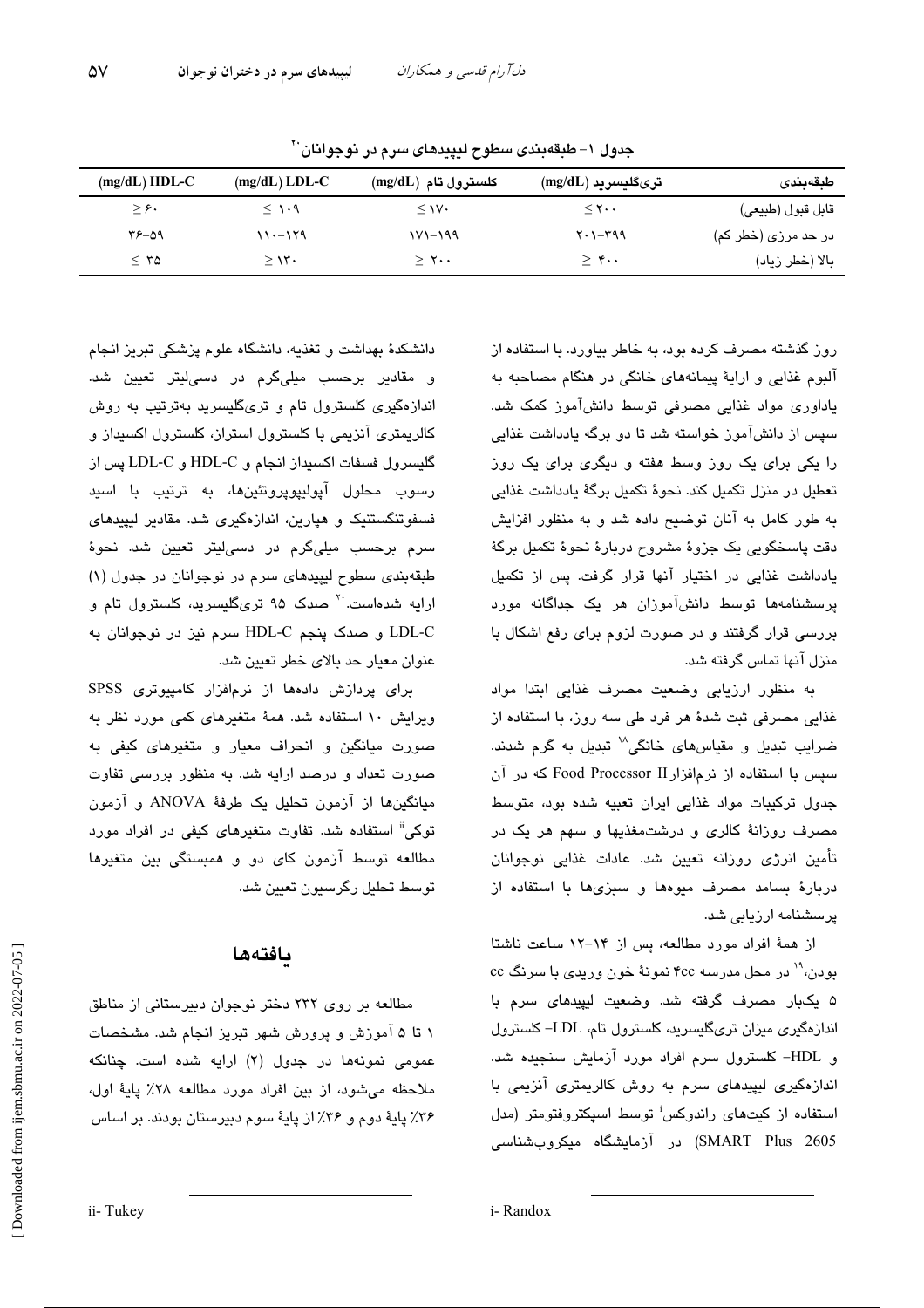| جدول ۲– میانگین و انحراف معیار مشخصات عمومی و |
|-----------------------------------------------|
| سطح ليپيدهای سرم در دختران نوجوان دانش!موز    |
| دبیرستانی شهر تبریز(۸۱−۸۰) (۳۲۲ = n)          |

| انحراف معيار | مىانگىن                   |                    |
|--------------|---------------------------|--------------------|
| $\cdot$ /vq  | 18/97                     | سن (سال)           |
| ۱۰/۰۹        | $\Delta \tau / \tau$      | وزن (کیلوگرم)      |
| $5/$ .       | 101/4                     | قد (سانتيمتر)      |
| $4\cdot 1$   | $\tau \setminus / \tau$ . | $(kg/m2)$ BMI      |
| 47158        | 94/99                     | ترىگليسريد (mg/dL) |
| YY/YY        | ۱۵۸/۰۷                    | كلسترول تام(mg/dL) |
| 4.190        | ۱۰۳/۴۵                    | $(mg/dL)$ LDL-C    |
| $\cdot$ /01  | ۳۶/۲۳                     | (mg/dL) HDL-C      |

مقادیر BMI (صدک بزرگتر یا مساوی ۸۵)، ۱۳/۸٪ نمونهها دچار اضافهوزن و چاقیاند.

در جدول (۳) مشخصات اقتصادی ـ اجتماعی نوجوانان مورد مطالعه آمده است. مبانگین درامد خانوارها ۱۴۹۹۰۹۱ ريال و ميزان درامد خانوار در ٢٩٪ افراد كمتر از ٨٠٠٠٠٠ ریال و در ۵۱٪ بیشتر از ۱۲۰۰۰۰۰ ریال بود. میانگین و انحراف معبار بعد خانوار و تعداد فرزندان خانواده به ترتیب ۵/۷±۰/۱۲ و ۴/۴ ±۰/۱۳ بود. از نظر وضعیت اشتغال، ۴۴٪ پدران دارای شغل آزاد، ۲۸٪ کارمند ساده، ۱۵٪ کارگر و ۹٪ کارمند عالی رتبه بودند. ۹۳٪ مادران خانهدار بودند.

جدول ۳– توزیع فراوانی مطلق و نسبی وضعیت تحصيلات والدين دختران نوجوان دانش[موز دبيرستانى شهَر تبريز ( ۸۱ –۸۰) (۲۳۲ (n

| مادر        |         | پدر                  |         |                 |
|-------------|---------|----------------------|---------|-----------------|
| فراواني     | فراواني | فراواني              | فراواني | سطح             |
| نسبى        | مطلق    | نسبى                 | مطلق    | تحصىلات         |
| <b>TY/1</b> | ۵۲      | ۱۳/۹                 | ۳۲      | بے سواد         |
| 4.19        | ۹۵      | $\tau\gamma/\tau$    | ۷۲      | ابتدايي         |
| ۱۹          | ۴۴      | ۲۳/۵                 | ۵۴      | متو سطه         |
| ۱۴/۲        | ٣٣      | 19/1                 | ۴۴      | ديپلم           |
| ٣           | ٧       | $\frac{1}{\sqrt{2}}$ | ۲۸      | بالاتر از ديپلم |

در جدول (۴) میانگین و انحراف معیار متوسط دریافت روزانهٔ انرژی، کربوهیدرات، پروتئین، چربی، چربی اشباع (SFA)، چربی غیراشباع (PUFA ،MUFA) و کلسترول نمونههای مورد مطالعه نشان داده شده است.

جدول ۴– میانگین و انحراف معیار انرژی، کربوهیدرات، پروتئین و چربی دریافتی در دختران نوجوان دبیرستانی شهر تبریز(۸۱–۸۰) (۲۳۲= n)

| انحراف معيار           | ميانگين                                  |                              |
|------------------------|------------------------------------------|------------------------------|
| $\Delta \gamma/\gamma$ | 1949/1                                   | انرژی (کیلوکالری)            |
| 9.19                   | $\mathbf{r} \cdot \mathbf{1}/\mathbf{r}$ | کربوهیدرات (گرم)             |
| $\lambda/\lambda$      | $\Delta V/\Delta$                        | پروتئين (گرم)                |
| ۲۶/۲                   | ۵۹/۱                                     | چربی کل (گرم)                |
| 9/0                    | $\sqrt{2}/\Lambda$                       | اسيد چرب اشباع (گرم)         |
| $\Lambda/\Lambda$      | $\lambda/\lambda$                        | اسید چرب یک غیر اشباع (گرم)  |
| $V/\mathfrak{r}$       | $\mathcal{N} \cdot \mathcal{N}$          | اسيد چرب چند غير اشباع (گرم) |
| V/Y                    | <b><i>NVA/۶</i></b>                      | كلسترول (ميلىگرم)            |

نوجوانان مورد مطالعه به طور متوسط ۶۱٪ از انرژی روزانهٔ خود را از کربوهیدرات، ۲۶٪ را از چربی و ۱۱٪ را از پروتئین به دست میآورند. از نظر مصرف میوهها و سبزیها، ۵/۲٪ افراد در طول هفته اصلاً سبزی و میوه مصرف نمیکنند و فقط ۲۷/۲٪ افراد روزانه میوه و سبزی مصرف میکنند. بین مقدار لیپیدهای سرم و انرژی، کربوهیدرات، پروتئین و چربی دریافتی و درصد انرژی حاصل از هر یک از درشتمغذیها در نوجوانان مورد مطالعه رابطة معنى دار مشاهده نشد (p>٠/٠۵). بين BMI و غلظت ترىگليسريد (۲۳۴/ ·= a=٠/٢١)، كلسترول (٢١٤/ ·= a=٠/٢١٤) و D=۰/۰۱ (۲۷۸ (۲۷۸ (۰٫۹-۵  $p = \cdot / \cdot \cdot$  سرم همبستگی (p=۰/۰۱ مثبت و معنیدار ولی ضعیفی مشاهده شد اما بین غلظت HDL-C و BMI در نمونهٔ مورد بررسی رابطهای مشاهده نشد.

بر اساس نمودار (۱)، میزان شیوع هیپرتری گلیسریدمی، هیپرکلسترولمی، افزایش LDL-C و کاهش HDL-C در دختران نوجوان مورد مطالعه به ترتیب ۳٪، ۱۶/۴٪، ۲۱/۱٪. و ۵۴/۷٪ است. به ترتیب در ۱۶/۳۷٪، ۲۹٪ و ۱۷/۷٪ دختران مورد مطالعه تریگلیسرید، کلسترول تام و LDL-C بیشتر از صدک ۹۵ و در ۵۰٪ افراد HDL-C کمتر از صدک ۵ است.

در جدول (۵) وضعیت لیپیدهای سرم با توجه به سطح سواد والدین نشان داده شده است. اثر فاکتورهای مخدوش کننده (سن و میزان درامد) با استفاده از آنالیز کوواریانس حذف شد. میانگین و انحراف معیار تریگلیسرید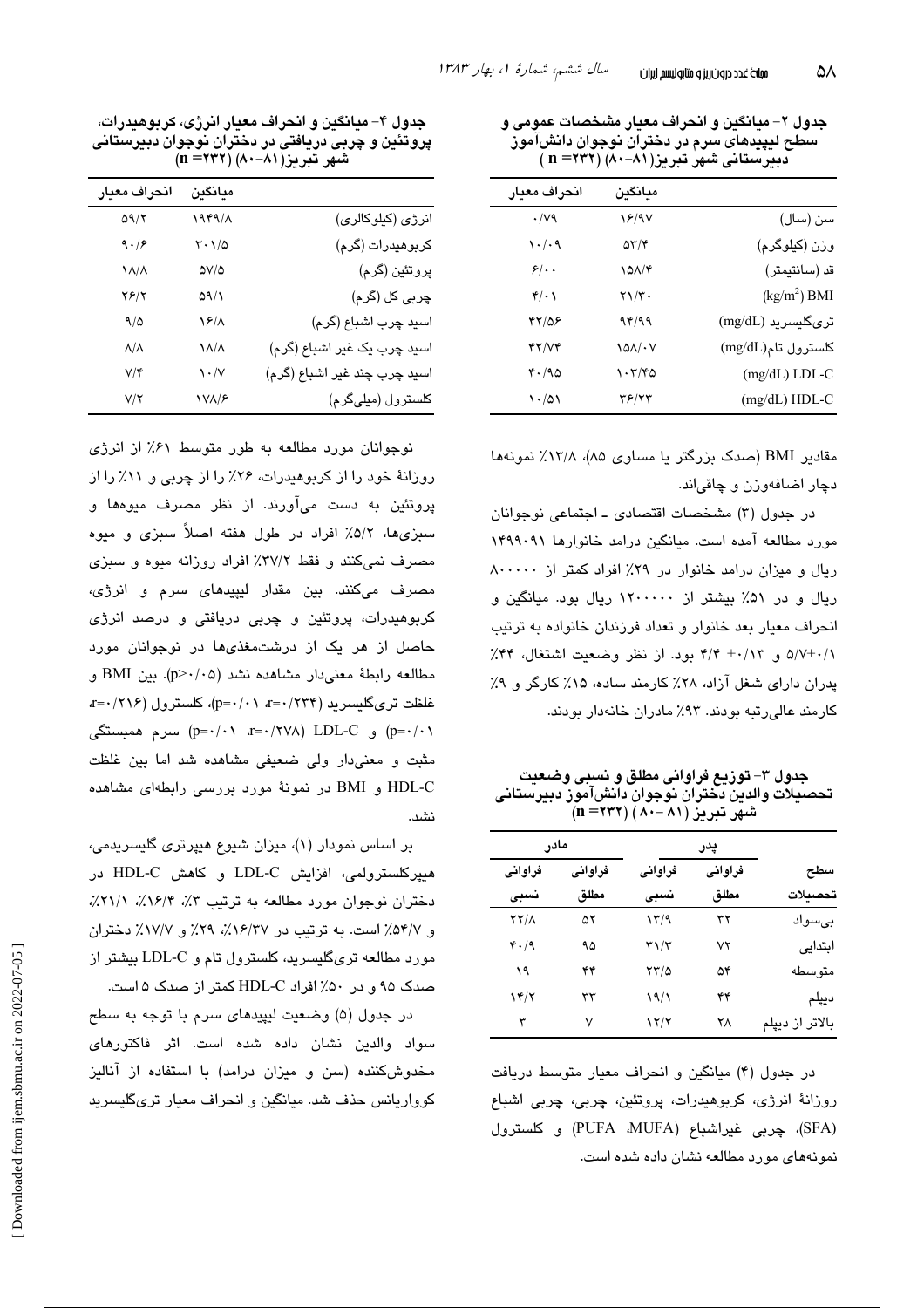

نمودار ۱– توزیع فراوانی موارد با سطوح طبیعی لیپیدهای سرم و دیس لیپیدمی با خطر کم و زیاد در<br>لیپیدهای سرم و دیس لیپیدمی با خطر کم و زیاد در<br>دختران نوجوان دبیرستانی شهر تبریز در سال *های* 

دخترانی که میزان تحصیلات مادرانشان در حد دیپلم و بالاتر است از سایر موارد بالاتر ارزیابی شد. در مقابل میانگین و انحراف معیار کلسترول سرم و LDL در دخترانی که والدینشان بی سوادند از سایر موارد بالاتر بود. بین لیپیدهای سرم و سطح سواد والدین ارتباط معنیداری مشاهده شد. بین اشتغال مادر یا پدر و سطح لیپیدهای سرم در دختران مورد مطالعه ارتباط معنىدارى وجود نداشت.

## ىحث

یافتههای این بررسی نشان میدهد که میانگین غلظت كلسترول سرم دختران نوجوان مورد مطالعه تقريباً مشابه گزارش نوجوانان امریکا (۲۵ x۶۰±۱۶۰) است که بسیار

بالاتر از میانگین توصیه شدهٔ WHO برای غلظت کلسترول افراد ٦٨-۵ ساله (٣٠٠±٢٠ ١١٠) است<sup>71</sup> و با توجه به معیارهای موجود، شیوع هیپرتریگلیسریدمی در دختران دانشآموز دبیرستانهای شهر تبریز پایین، و شیوع mg/dL) LDL-C د/ ۱۷۰ mg/dL) میپرکلسترولمی (۱۷۰ mg/dL ۱۱۰ ≤) و كاهش HDL-C (P × o mg/dL (۲۵ × ) در آنها بالاست. ميزان شيوع هيپركلسترولمي، LDL-C بالا و HDL-C پايين در دختران دانشآموز تبریزی بیشتر از دختران و پسران منطقهٔ ۱۳ تهران، شرکت کننده در مطالعهٔ قند و لیپید<sup>۲۲٬۲۲</sup> و نوجوانان کشورهای دیگر<sup>۲۴،۲۵</sup> و کمتر از میزان گزارش شدهٔ دختران دبیرستانی شهر هشتگرد کرج<sup>۲۶</sup> است. همچنین، میانگین غلظت تریگلیسرید، کلسترول تام، LDL-C در این بررسی بالاتر و HDL-C کمتر از بررسی های دیگر است.<sup>۱۰،۲۷،۲۸</sup> برخی از پژوهشگران معتقدند که کلسترول .<br>بالاتر از mg/dL ۲۰۰ در نوجوانان نشان دهندهٔ ھیپرکلسترولمی ژنتیک است،<sup>۲۹</sup> برخی نیز پیامد*ھ*ای ھورمونی مرتبط با بلوغ را مسؤول افزایش سطح کلسترول در نوجوانان دانستهاند.<sup>۳۰</sup> از آنجا که مرحلهٔ بلوغ و فعالیت بدن*ی* نوجوانان در این مطالعه مورد سنجش قرار نگرفته است، قضاوت در مورد تأثیر این عوامل ممکن نیست.

<u>غلظت پایینتر HDL-C در دختران نوجوان تیریزی در</u> مقایسه با مطالعات پیشین میتواند علل متفاوتی نظیر ژنتیک، شرایط اقلیمی، سنتها، فرهنگ و عادات غذایی داشته باشد.

|      | در سالهای ۸۱ –۸۰ (۱۱۱ =۱۱) |                                        |                                          |                                          |                      |
|------|----------------------------|----------------------------------------|------------------------------------------|------------------------------------------|----------------------|
|      | سطحتحصيلات                 | ترىگليسريد (mg/dL)                     | كلسترول (mg/dL)                          | $(mg/dL)$ LDL-C                          | $(mg/dL) HDL-C$      |
| پدر  |                            |                                        |                                          |                                          |                      |
|      | بی سواد                    | 95(07)                                 | (۴۳ (۴۳                                  | 117(79)                                  | TV(9)                |
|      | ابتدايى                    | $\lambda\lambda$ (۳۵)                  | $\lambda$ $\Delta$ $(55)$                | $\lambda \cdot \mathfrak{r}$ (۳۸)        | $\tau$ ۶ $($ ۱ · $)$ |
|      | راهنمایی                   | $\lambda \cdot \lambda$ (۴ $\lambda$ ) | 109 (rr)                                 | $\cdot \circ (\mathfrak{r}\mathfrak{r})$ | $\tau \tau$ (9)      |
|      | ديپلم و بالاتر             | 9V(r9)                                 | $10 \cdot (51)$                          | 90(r)                                    | $\tau$ $(11)$        |
| مادر |                            |                                        |                                          |                                          |                      |
|      | بی سواد                    | $9\land$ (۴۵)                          | $\mathcal{S}(\mathfrak{k})$              | $\lambda \cdot \Delta$ (۳۸)              | $\tau$ ۶ (۹)         |
|      | ابتدايى                    | 97 (7)                                 | $Y$ . $(Y^{\varphi})$                    | $\lambda \cdot \lambda(\kappa)$          | ra(1)                |
|      | راهنمایی                   | 95(79)                                 | $\sqrt{2} \tau$ ( $\tau$ V)              | 95 (77)                                  | TV(N)                |
|      | ديپلم و بالاتر             | $\cdot \circ (\circ \tau)$             | $\lambda$ $\circ$ $\circ$ $(\circ \vee)$ | 91 (۴۷)                                  | $\tau \tau (\cdot)$  |

جدول ۵– میانگین و انحراف معیار لیپیدهای سرم با توجه به سطح سواد والدین در دختران نوجوان دبیرستانی شهر تبریز

اعداد بيانگر ميانگين (انحراف معيار) هستند.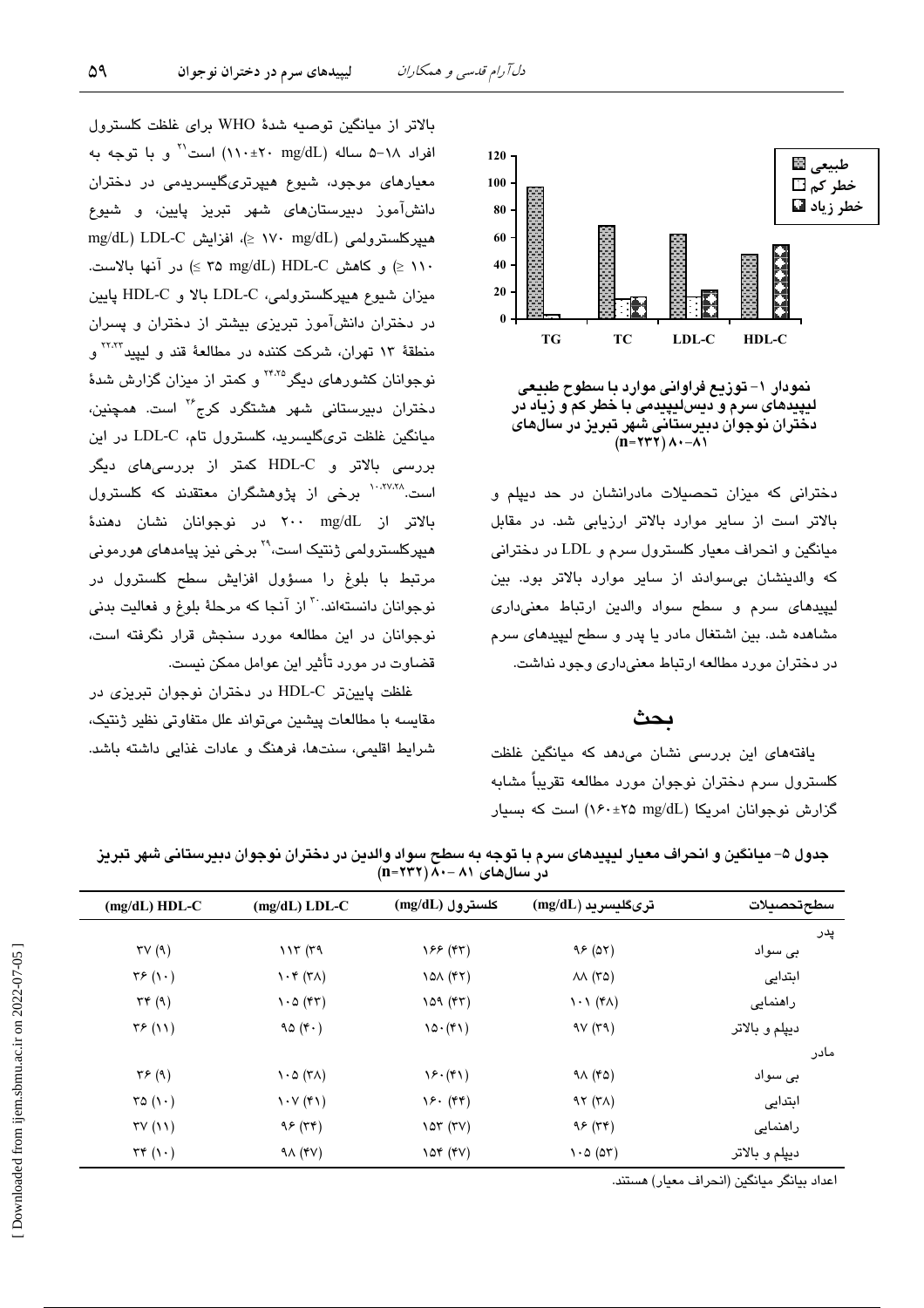برخی نیز کمتحرکی و کم بودن فعالیتهای ورزشی در دانشآموزان و به طور کلی فعالیت بدنی ناکافی را یکی از عوامل مهم و مؤثَّر بر سطح LDL-C سرم افراد دانستهاند<sup>۳۲،۳</sup> گرچه میزان فعالیت بدنی نوجوانان مورد مطالعه ارزیابی نشد، بر اساس آمارهای موجود تقریباً نیمی از دختران ١٩–١۵ سالةً شهرى ايرانى به دلايل مختلف ورزش نمیکنند.<sup>۳</sup> به علاوه، با افزایش سطح سواد و بهبود وضعت اقتصادی و به موازات آن افزایش شهرنشینی و کاهش فعالیت بدنی میزان مرگ و میر ناشی از CVD در کشورها*ی* در حال توسعه کاهش یافته است.<sup>۳۴</sup> افزایش شهرنشینی و زندگی ماشینی در ایران نیز به عنوان یک عامل مؤثر در كاهش فعاليت بدنى و افزايش مصرف چرب مطرح شده است.<sup>76</sup> لذا، به نظر میرسد کم تحرکی یکی از عوامل مؤثر بر دیس لیپیدمی در این گروه سنی باشد و امید است چگونگی و شدت اثر آن در پژوهشهای آتی مورد توجه قرار گىر د.

وضعیت اجتماعی ـ اقتصادی، عامل دیگری است که بر میزان بروز CVD مؤثر شناخته شدهاست. وضعیت اقتصادی ـ اجتماعی، یک شاخص چند وجهی مرکب از درامد، میزان تحصیلات، جایگاه شغلی و در یعضی کشورهای در حال توسعه منطقة محل سكونت است. اين عوامل، اثرات مستقل و گاه متضادی بر الگوی غذای مصرفی و فعالیت بدنی دارند؛ بنابراین بدون کنترل این عوامل، مشکل میتوان از ارتباط چاقی و بیماریهای مزمن با وضعیت اقتصادی ـ اجتماعی سخن گفت.<sup>۲۶،۳۷</sup> در این بررسی بین لیپید*ه*ای سرم و عوامل اقتصادی ـ اجتماعی رابطه معنیداری مشاهده نشد، اما میانگین و انحراف معیار غلظت تریگلیسیرید در مواردی که میزان تحصیلات مادر در حد دیپلم و بالاتر بود، از سایر موارد بیشتر بود. از سوی دیگر، میانگین و انحراف معیار غلظت کلسترول سرم و LDL-C در نوجوانانی که والدین آنها بی سواد بودند، از سایر موارد بالاتر براورد شد و مبانگین و انحراف معبار غلظت HDL-C در مواردی که تحصیلات پدر در حد دیپلم و بالاتر است، پایینتر از سایر گروهها بود.

میانگین انرژی، پروتئین، کربوهیدرات و چربی دریافتی در این نوجوانان کمتر از همسالانشان در مطالعات پیشین است<sup>۶٬۱۵٬۲۲</sup> و درصد انرژی حاصل از درشتم**غ**ذیها و مقدار کلسترول دریافتی در این نوجوانان در محدودهٔ مقادیر

توصیه شدهٔ WHO برای تأمین رشد و پیشگیری از بیماریهای مزمن<sup>۳۲</sup> است. در این مطالعه، بین غلظت لیپیدهای سرم با درصد انرژی حاصل از هر یک از درشتمغذیها ارتباطی مشاهده نشد. در بررسی مردان و زنان بالای ٢٠ ساله در اسلامشهر تهران نیز یافتهٔ مشابهی گزارش شده است." نوع و مقدار چربی دریافتی با غلظت لیپیدها و لیپوپروتئینهای سرم در کودکان و بزرگسالان ارتباط دارد. ً<sup>۴۴۳</sup> میانگین دریافت چربی اشباع با غلظت کلسترول سرم و مرگ و میر ناشی از CHD ارتباط مستقیم دارد.°<sup>۴</sup> با این همه در این بررسی بین نوع و مقدار چربی دریافتی با غلظت لیپیدهای سرم در نوجوانان مورد مطالعه نیز ارتباطی مشاهده نشد. این یافته با نتایج مطالعات پیشین در مورد نوجوانان مغايرت دارد:<sup>۸،۴۶</sup> هر چند در مطالعهٔ ژاکوبس و همکاران نیز بین غلظت لیپیدهای سرم با انرژی دریافتی و درصد انرژی حاصل از هر یک از درشتمغذیها ارتباط معنیدار مشاهده نشده است.<sup>۴۷</sup> علت دیگر نبود ارتباط در نمونهٔ مورد مطالعه، میتواند مقدار کمتر کلسترول و چربی دریافتی در این گروه در مقایسه با همسالانشان در مطالعات دیگر<sup>۶،۱۵،۲۲</sup> باشد. به نظر می٫رسد در علتشناسی هیپرلیپیدمی در این نوجوانان، عوامل دیگری به جز غذای دریافتی مؤثر باشد. به علاوه، این امر میتواند دلایل مختلفی، از جمله دقت ناکافی در روش ارزیابی مصرف غذایی، تغییرات زیاد در میزان دریافت غذایی افراد از یک روز تا روز دیگر، تنوع ژنتیک در پاسخ به میزان چربی دریافتی و پیچیدگی ارتباط بین چربی دریافتی و سطوح لیپید*ه*ای سرم<sup>۴۷</sup> داشته باشد. نزدیکی زمان نمونهگیری به فصل امتحانات دانشآموزان در این تحقیق نیز میتواند بر نتیجهٔ دریافت غذایی تأثیر گذاشته باشد؛ زیرا به نظر می رسد که با نزدیکی فصل امتحانات، تغییراتی در نحوهٔ تغذیهٔ دانشآموزان در جهت مثبت یا منفی بروز کند.

میانگین BMI در نوجوانان مورد مطالعه، از میانگین BMI گزارش شده در دانشآموزان دبیرستانی (۱۸-۱۴ ساله) تبریز<sup>۳۸</sup> و اهواز<sup>۳۹</sup> و نوجوانان ۱۴–۱۱ ساله کرمانشاهی<sup>۴۰</sup> بالاتر بود. در بررسی حاضر بین غلظت TG، LDL-C و کلسترول با BMI ارتباط مثبت و معنى دار مشاهده شد. این یافته، گزارشهای پیشین در مورد چاقی به عنوان یک عامل خطر مستقل در بروز بیماری قلبی ـ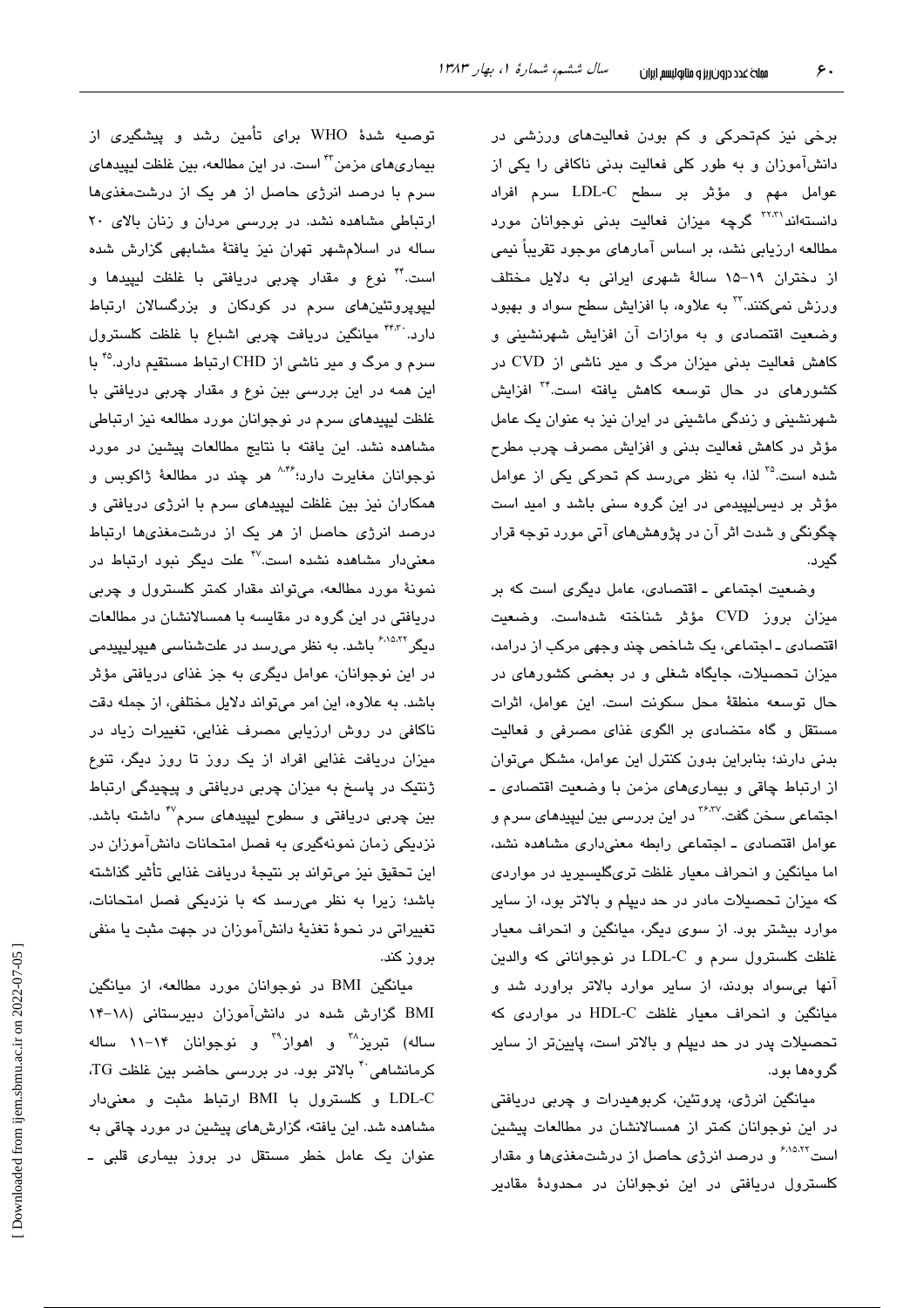## سیاسگزاری

از همکاری صمیمانهٔ ادارهٔ کل آموزش و پرورش و مناطق پنجگانهٔ آموزش و پرورش شهر تبریز و مسؤولان دبیرستانهای مورد مطالعه به ویژه دانشآموزانی که با شرکت در این بررسی امکان اجرای تحقیق را میسر ساختند، سپاسگزاری میشود. همچنین از آقای مرتضی جباری که در انجام آزمایش های بالینی ما را باری دادند و از خانمها خديجه اللهياربيگي، ليلا باغبان، سميه كامران، شورانگيز مهران و فاطمه حیدری به دلیل همکاری در عملیات میدانی سیاسگزاریم.

### **References**

- Murray CJ, Lopez AD. Mortality by cause for eight  $1$ regions of the world: Global Burden of Disease Study. Lancet 1997;349:1269-76.
- 2. Meraji S, Abuja PM, Hayn M, Kostner GM, Morris R, Oraii S, et al. Relationship between classic risk factors, plasma antioxidants and indicators of oxidant stress in angina pectoris (AP) in Tehran. Atherosclerosis 2000;150:403-12.
- Ghassemi H, Harrison G, Mohammad K. An accelerated nutrition transition in Iran. Public Health Nutr 2002;5:149-55.

٤. سازمان مديريت و برنامهريزى كشور، مركز آمار ايران. سالنامهٔ آماری کشور در سال ۱۳۶۹. تهران، چاپ خجسته، ١٣٧٠، صفحة ٤٤٠.

معاونت بهداشت وزارت بهداشت، درمان و آموزش پزشکی. آمار تلفات ۴ شهر انتخابی کشور در سال ۱۳۷۸. تهران، نشر

ترمه، ١٣٧٩، صفحهٔ ١٢٠.

- 6. Cowin IS, Emmett PM; ALSPAC Study Team. Avon Longitudinal Study of Pregnancy and Childhood. Associations between dietary intakes and blood cholesterol concentrations at 31 months. Eur J Clin Nutr 2001:55:39-49.
- Simell O, Niinikoski H, Viikari J, Rask-Nissila L,  $7<sub>1</sub>$ Tammi A, Ronnemaa T. Cardiovascular disease risk factors in young children in the STRIP baby project. Special Turku coronary Risk factor Intervention Project for children. Ann Med 1999;31 Suppl 1:S55-61.
- 8. Nicklas TA, von Duvillard SP, Berenson GS. Tracking of serum lipids and lipoproteins from childhood to dyslipidemia in adults: the Bogalusa Heart Study. Int J Sports Med 2002;23 Suppl 1:S39-43.
- Bermingham MA, Jones E, Steinbeck K, Brock K. 9 Plasma cholesterol and other cardiac risk factors in adolescent girls. Arch Dis Child 1995;73:392-7.
- 10. Farthing MC. Current eating pattern of adolescents in the United States. Nutr Today 1991; 26: 35 - 39.
- 11. Jessor R, Turbin MS, Costa FM. Protective factors in adolescent health behavior. J Personal Social Psychol 1998: 75: 788-800.

عروقي <sup>۱۶٬۲۶٬۴۱٬۴۲</sup> تأييد ميكند و مي توان چنين نتيجه گرفت كه با افزايش BMI، خطر CHD افزايش مي بايد.

در بین متغیرهای مورد بررسی این مطلعه، نمایهٔ تودهٔ بدن به عنوان یکی از مهمترین عوامل مرتبط با افزایش لیپیدهای سرم تشخیص داده شد. با توجه به شیوع بالای هيپرليپيدمي و چاقي در نمونهٔ مورد مطالعه و همچنين اهميت سنین نوجوانی در کنترل و پیشگیری از بیماریها، لزوم توجه به این مسأله و برنامهریزی برای کاهش و یا کنترل لیپیدهای سرم، اضافه وزن و چاقی در این گروه سنی حایز اهميت است.

- 12. Daniel WA Jr. Nutritional requirements of adolescents. In: Winick M. editor. Adolescent nutrition. New York: John Wiley & Sons; 1982. p. 19-20.
- ۱۳. مرکز آمار ایران. سرشماری نفوس و مسکن ۱۳۷۵: نتایج

تفصیلی. تهران، سازمان برنامه و بودجه، مرکز آمار ایران،  $NTV$ ۶

- ١٤. امینپور آزاده، پورمقیم مژگان، رحمانی خدیجه. کمبودهای تغذیهای دختران نوجوان ایرانی. مجموعهٔ مقالات پنجمین کنگرهٔ سراسری تغذیهٔ ایران، دانشگاه علوم پزشکی ایران، تهران، ۲۱ تا ۲۵ شهریور ماه ۱۳۷۸.
- 15. Morley R, Baker BA, Greene LC, Livingstone MB, Harland PS, Lucas A. Dietary fibre, exercise and serum lipids and lipoprotein cholesterols in 12 to15 year olds.Acta Paediatr 1998;87:1230-4.
- 16. Wu CH, Yao WJ, Lu FH, Wu JS, Chang CJ. Relationship between glycosylated hemoglobin, blood pressure, serum lipidprofiles and body fat distribution in healthy Chinese. Atherosclerosis 1998;137:157-65.
- 17. Bonora E, Zenere M, Branzi P, Bagnani M, Maggiulli L, Tosi F, et al. Influence of body fat and its regional localization on risk factors for atherosclerosis in young men. Am J Epidemiol 1992;135:1271-8.

۱۸. غفارپور معصومه، هوشیارراد آناهیتا، کیانفر هایده. راهنمای

- 19. Messina CR, Weidner G, Connor SL. Mothers' attitudes toward nutrition are related to daughters' but not to sons' plasma cholesterol levels. J Am Diet Assoc 2002;102:678-82.
- 20. Krummel D. Nutrition in cardiovascular disease. In: Mahan LK, Escot Stump S. Krause' s Food, Nutrition & Diet Therapy. 10th ed. Philadelphia: W.B. Saunders Co. Company; 2000. p. 559 69.
- 21. WHO Study Group. Prevention in childhood and youth of adult cardiovacular diseases: Times for action. Technical Report Series. No 792; Geneva: WHO. 1990.

۲۲. عزیزی فریدون، رحمانی مازیار، امامی حبیب، میرمیران

پروین، حاجیپور رامبد، مجید محمد و همکاران. ریسک